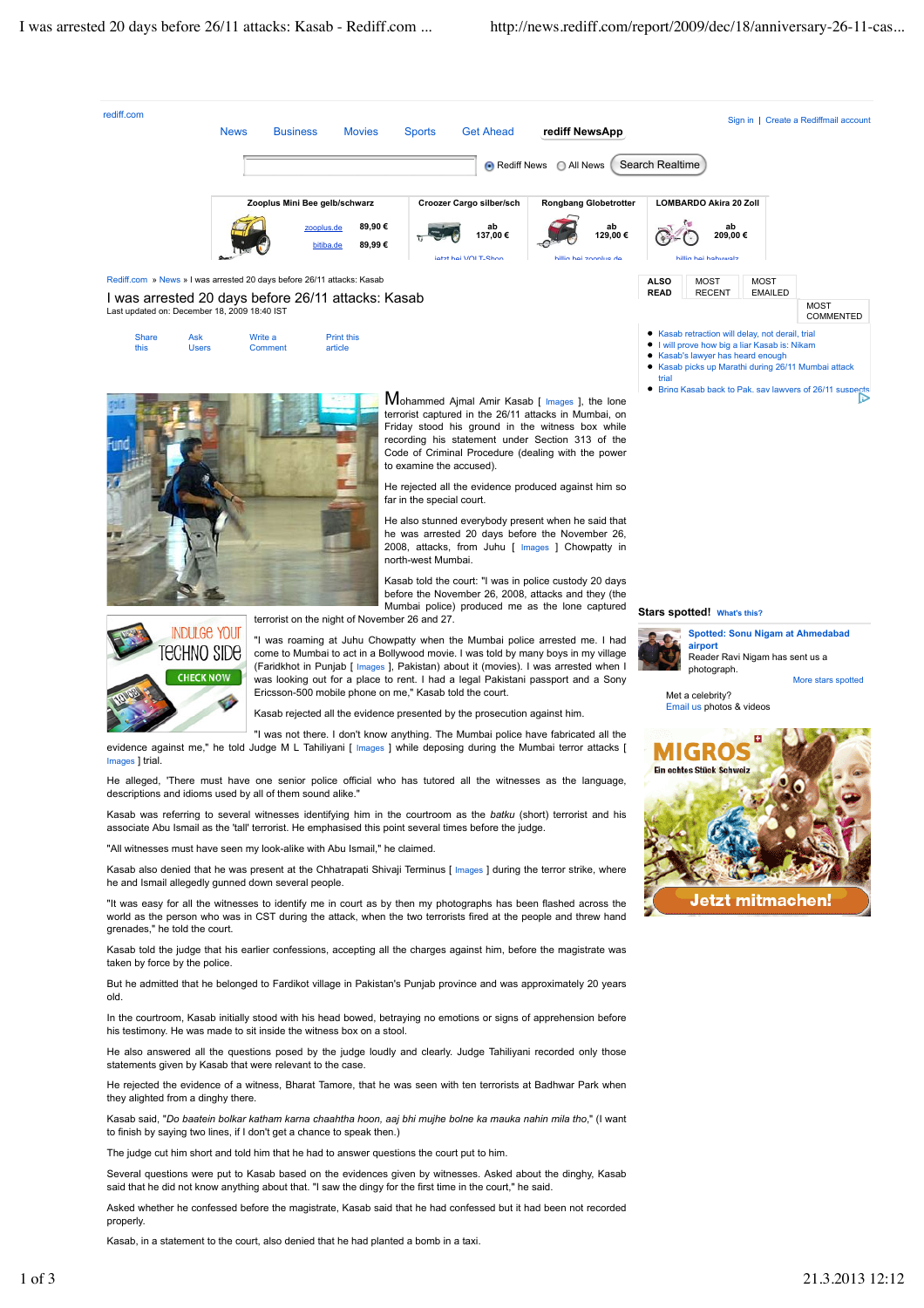Kasab denied that he had told the magistrate that he and Abu Ismail had hired a taxi to CST. He also said that he had not told the magistrate that he planted a bomb underneath the driver's seat while Ismail was talking to the driver.

"I did not tell the magistrate that on reaching CST, we saw a lesser crowd than what was shown to us in a training camp in Pakistan," Kasab said.

"I did not contact Abu Hamza (absconding accused). My mobile was lost and I was not in a position to talk to anybody," he said.

To a question that witness Natwarlal, father of a 11-year-old girl who was injured in the attack, had seen him and another terrorist at CST, Kasab replied that he was not present there.

"Maybe Natwarlal had said that there was firing on people but I was not there -- I don't know," Kasab said.

About Abu Ismail, Kasab said, "I don't know who he is. Ismail may have been involved in the attack but I don't know him."

Dressed in a white kurta, Kasab entered the court at 11.30 am. Kasab's medical report was perused by the court and the Judge noted that he did not have any mental illness.

"There is nothing of adverse concern. He does not have any complaint (and) as such he is fit to give a statement," the Judge said.

A medical examination of Kasab was conducted because his lawyer, K B Pawar, had earlier told the court that Kasab was not fit to give a statement.

Enquiries were made about his age and it was found that he was not a juvenile at the time of the offence and, therefore, he was tried by the court, the Judge said. The Judge also noted that Kasab was not a juvenile when the crime was committed.

Kasab also claimed that he had been interrogated by Federal Bureau of Investigation officials and that David Headley [ Images ], charged with conspiracy in the 26/11 attacks in a US court, was one of them. Judge M L Tahiliyani, however, told Kasab that he should first answer the questions put to him by the court and then say whatever he wanted to.

At this point, defence lawyer, Ejaz Naqvi, defending another accused Sabbahudin Ahmed, told the Judge that Kasab had named Headley and that it should be recorded.

The judge, however, told the lawyer that he would first finish with Kasab's statement and that Kasab was free to say whatever he wanted after that.

Kasab added, "I totally deny the confession made before the Magistrate -- I was beaten up by the police and was interrogated by foreigners and one of them was Headley."

Headley, a suspected Lashkar-e-Tayiba [ Images ] operative, was arrested by the FBI in October for plotting terror attacks in India [ Images ] and Denmark.

Continuing with his befuddling statements, Kasab told Judge M L Tahilyani that he had come to Delhi [ Images ] by the Samihauta Express.

"From Delhi I came to Mumbai," he said.

Later, he completely rejected the confession given to the judge sometime in July, when he had accepted that the person in the closed circuit television footage captured at the Chhatrapati Shivaji Terminus was himself.

He told the judge he had given the confession because of the fear of the Crime Branch officials.

Kasab said he had lied then. "The police had written the statement in Urdu and I just recited that statement," he said.

When the judge asked him if there was exchange of fire between himself and the Railway Protection Force, he completely denied having knowledge of such crossfire.

However, in the earlier confession to the judge, he had admitted to exchanging fire with the RPF.

Repeating his charge that the person with Abu Ismail (one of the 10 terrorists of the 26/11 attacks) was in fact 'Abu Ali' firing at the people at the CST. He said 'Abu Ali' might have gone to the Taj as well.

Kasab asked the judge to tally the CCTV footage recorded at the CST (around 10.50 pm) and the CCTV footage captured at the Taj hotel [ Images ] at 4.30 am on November 27.

"If you match the two CDs, you will find that the two faces match," Kasab told the judge.

However, he accepted that the person in the CCTV footage giving confession to the judge earlier was him.

Kasab further told the judge he was expecting to be transfered to another jail after the statement.

"I was expecting that you would announce the judgment, punish me and send me to some other jail where I would not be facing the same police (the Crime Branch)."

*Additional Inputs from PTI*

## **Photo courtesy: Sebastian D'souza/Mumbai Mirror**

Prasanna D Zore in Mumbai

**Tags:** Mohammed Ajmal Amir Kasab, Chhatrapati Shivaji Terminus, Judge M L Tahiliyani, Abu Ismail, David Headley

| <b>Share</b> | Ask          | Write a | <b>Print this</b> |
|--------------|--------------|---------|-------------------|
| this         | <b>Users</b> | Comment | article           |